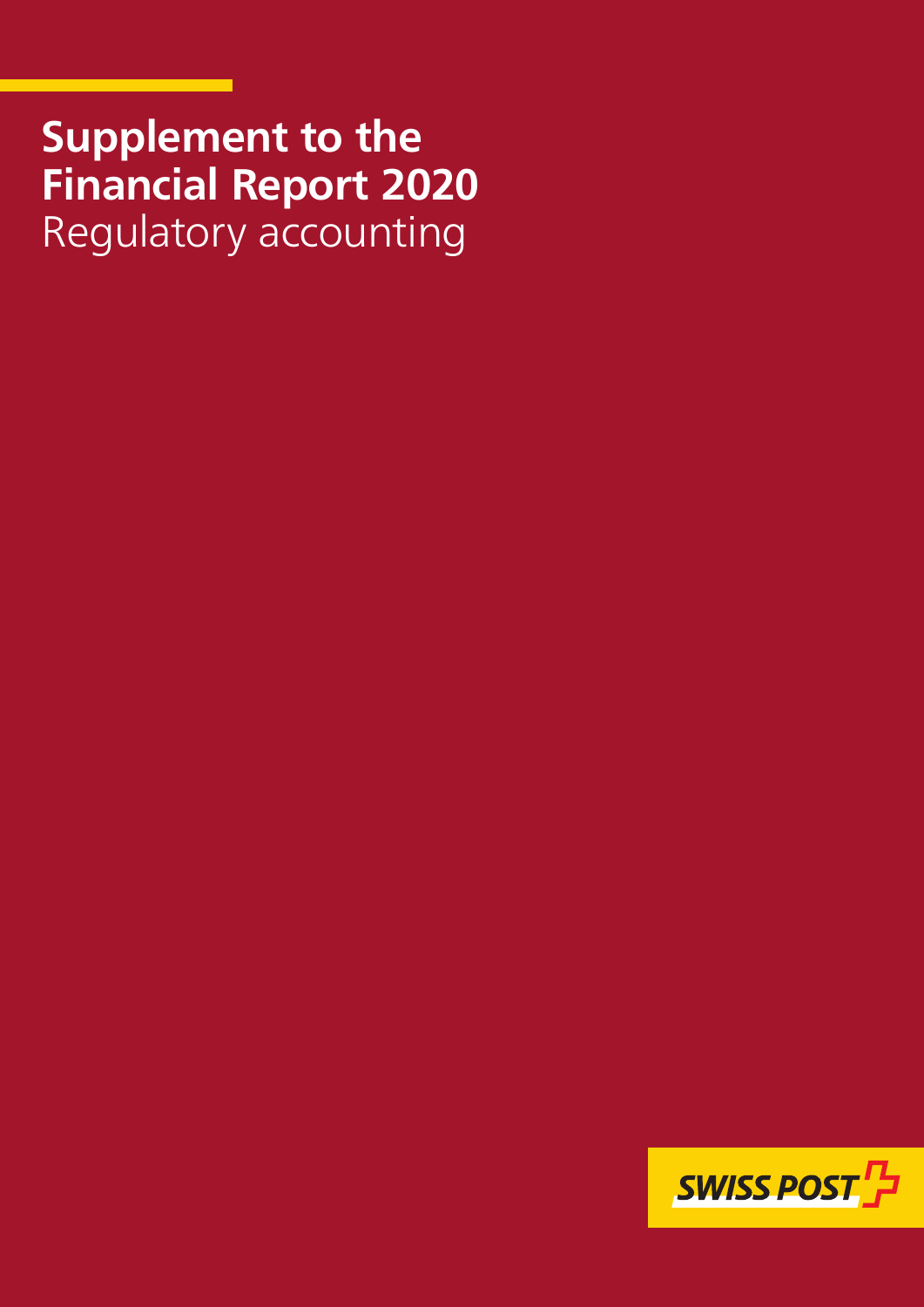Reporting structure

The Swiss Post annual reporting documents for 2020 consist of:

– Swiss Post Annual Report

- Swiss Post Financial Report (this document, consisting of the management report and corporate governance section as well as the annual financial statements for the Group, Swiss Post Ltd and PostFinance Ltd)
- PostFinance Ltd Annual Report
- Sustainability Report (in accordance with the Global Reporting Initiative guidelines)
- Annual Report key figures

Electronic versions of the annual reporting documents are available at www.swisspost.ch/annualreport. The Annual Report and Financial Report are also available in printed form.

Languages

The Swiss Post Annual Report and Financial Report are available in English, German, French and Italian. The German version is authoritative.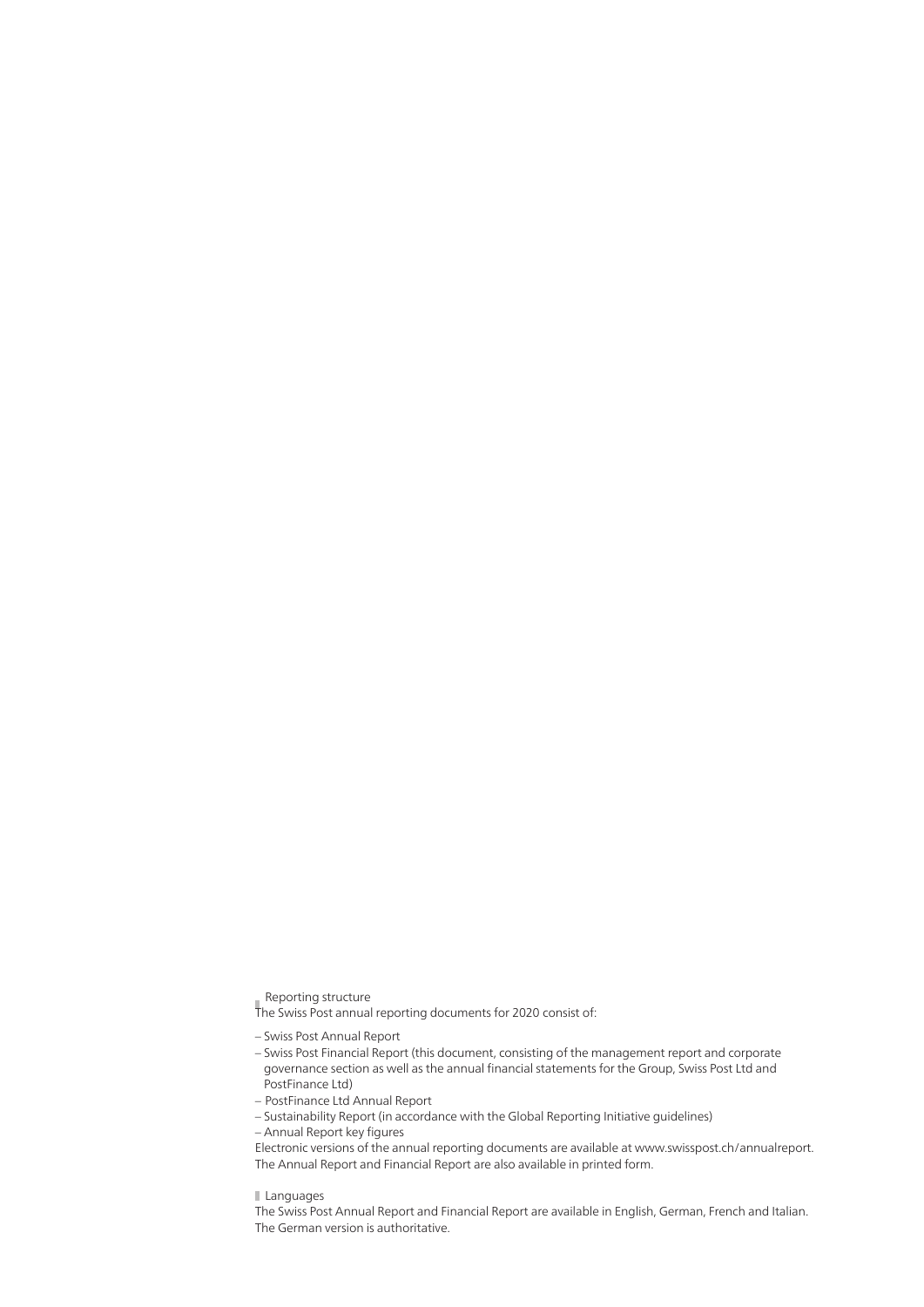## **Regulatory accounting**

In accordance with article 19, paragraph 2 of the Postal Services Act of 17 December 2010, Swiss Post must present its accounts in such a way that costs and revenue can be identified for individual servi ces. The Postal Ordinance of 29 August 2012 substantiates this requirement and regulates the calculation of net costs for the universal service obligation.

The net costs result from a comparison of a hypothetical result recorded by Swiss Post excluding the universal service obligation with the actual result achieved. They represent the difference between the avoided costs and lost revenue. Net costs stood at 231 million francs in 2020.

Swiss Post can offset the net costs from the previous year between different business units and Swiss-Post subsidiaries (net cost compensation, NCC). Net cost compensation between business units (segments) amounted to 56 million francs in 2020. Net cost compensation enables Swiss-Post to spread the universal service burden over the services and segments that are best able to support it. Net cost compensation does not influence the Group's financial result in any way, but does influence the segment results for PostFinance, PostLogistics and PostMail.

Each year, the auditing firm Ernst & Young AG checks for PostCom the calculation of net costs and net cost compensation, regulatory accounting and compliance with the ban on cross-subsidies.

Swiss Post submitted the calculation of net costs to PostCom in accordance with the provisions of article 58 of the Postal Ordinance. PostCom approved the calculation for 2020 on 6 May 2021.

The Annual Report 2020 of the Federal Postal Services Commission PostCom is available in German, French and Italian:

German: [www.postcom.admin.ch/de/dokumentation/jahresberichte](http://www.postcom.admin.ch/de/dokumentation/jahresberichte) French: www.postcom.admin.ch/fr/documentation/rapports-annuels Italian: [www.postcom.admin.ch/it/documentazione/rapporti-annuali](http://www.postcom.admin.ch/it/documentazione/rapporti-annuali)